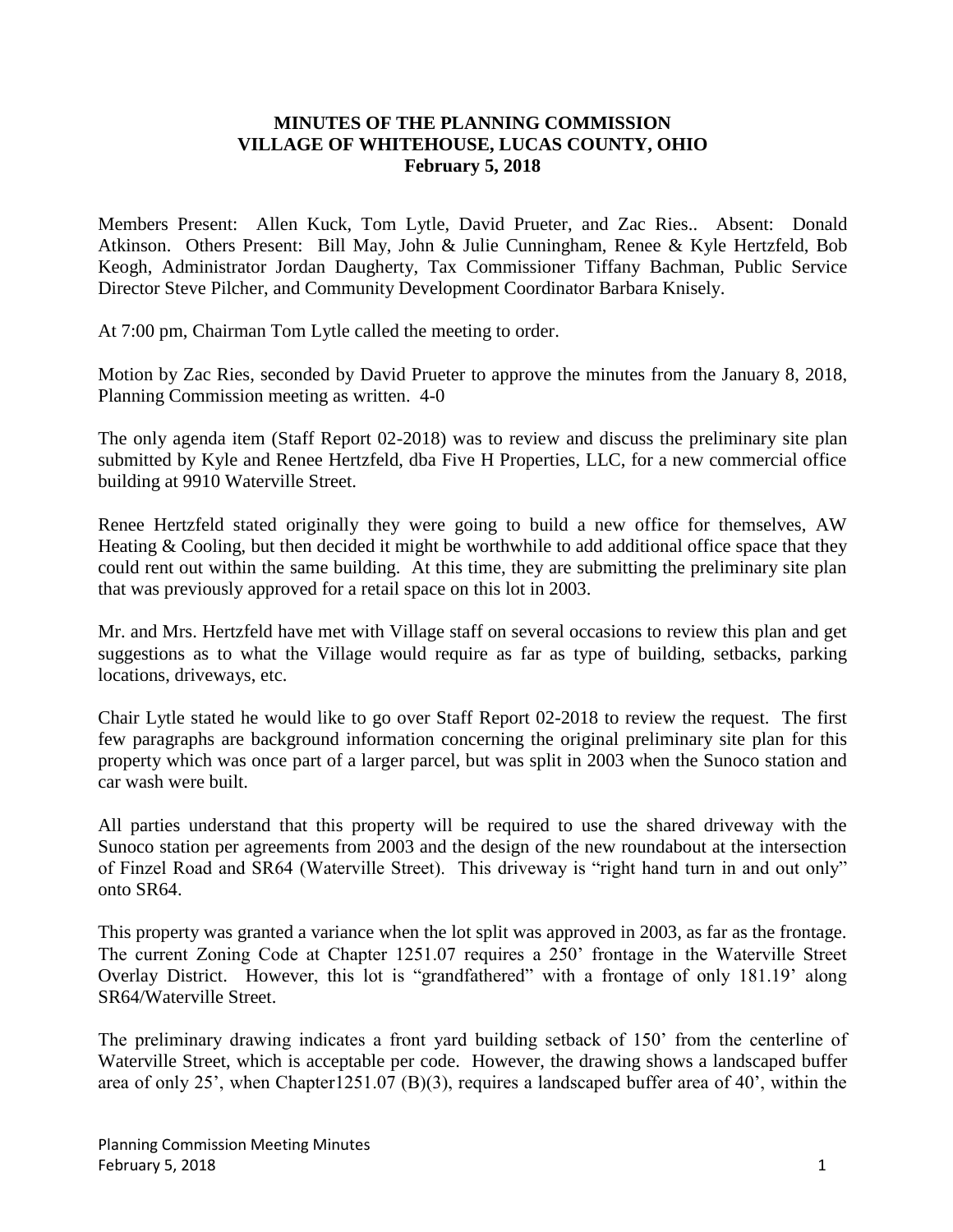150' frontage setback. The code does allow Planning Commission the "authority to vary the requirements in furtherance of creativity and excellence in design quality of the landscaped, mounding and screening areas of future development." It was also noted that a multi-use path was installed along the right-of-way within the 150' setback when the roundabout was installed. Much discussion took place concerning the landscaped/buffer area:

- Should parking spaces be allowed along the front of the lot, contrary to code. If it is allowed, this sets the stage for future development to provide parking in the front when the code clearly states parking should be encouraged behind buildings in the Waterville Street Overlay District
- The number and type of tenant spaces was discussed, as this will determine how many parking spaces are needed. Mr. Hertzfeld stated he wants to have plenty so that in the future they don't have a problem with parking.
- Yark currently has cars parked in the 150' setback area Mr. Hertzfeld feels allowing him to do the same blends the properties together. He understands the requirement, but feels this is a unique lot and is unlike any other along Waterville Street. All other properties are wide-open fields and as those are developed this rule could be enforced. His lot sits between two developed lots that utilize the 150' buffer area, either as parking or driveways.
- Mr. Prueter feels allowing parking in the front here sets the precedence for future development. Yark was an existing business when it annexed into the Village.
- Eliminating the parking along Waterville Street, but allowing the parking next to the front of the building.
- Mr. Ries felt allowing the parking would blend in with Yark, and agrees this is a unique situation.
- Mr. Lytle suggested granting a variance to allow the 25' setback instead of the 40', but eliminate the parking
- Mr. Kuck questioned safety issues if the area is required to be landscaped and mounded would that interfere when vehicles are turning right as they pull out onto SR64.

The 20' minimum side yard setbacks have been met, however, the Whitehouse Fire Department would like at least a 25' setback on the east side to accommodate the large fire apparatus.

Due to a residential neighborhood (incompatible use) being located to the north (rear) of this property, a 30' rear yard setback is required including a 25' landscaped buffer area. There currently is mounding with trees along the back area, but it is unclear if it is located on this lot or if the residential development installed the mounding and landscaping area when it was built. Once a survey is done and Mr. and Mrs. Hertzfeld know exactly where the lot lines are, it can be determined if they need to install additional mounding and trees on their property.

It was confirmed that no parking, pavement, or buildings are allowed within the rear landscaped buffer area. There has been some discussion to build an additional access drive/street along the back of this property coming from Finzel Road, across the car wash property, and ending at Yark automotive. This would need to be coordinated with the neighboring property owners and the Village would likely assist. The access drive would need to meet Village standards to be at least 29' feet wide.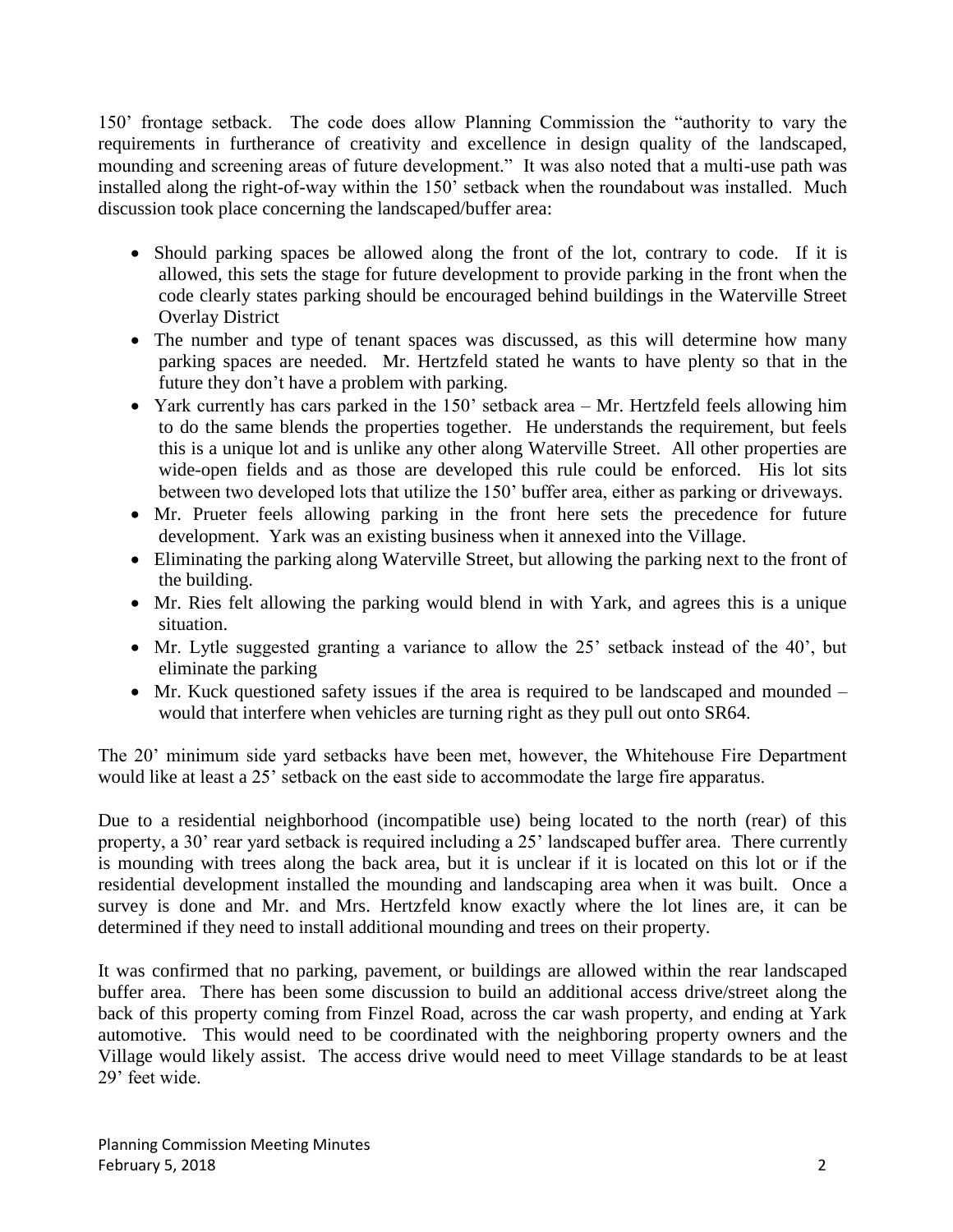The dumpster located north of the building appears to be sitting in the required rear yard setback – that would need to be relocated out of the setback. Appropriate screenings will be required and can be discussed further when a final site plan is submitted.

Discussion concerning the access drive along the rear of these properties included:

- Relocating and eliminating some traffic on SR64
- Safer access to these businesses
- All four PC members in attendance felt that this was a good idea and would support it if neighboring property owners agree.

Discussion followed concerning using knee walls along the front of the property in the buffer area. The Village would like to see the use of stone and other natural materials so that this property blends with the stone features used in the roundabout, placed in front of the Sunoco station and other areas surrounding it. This cohesive look should continue west as development occurs on the Miller property south of SR64 that was annexed several years ago.

Lighting was briefly discussed. It was suggested that motion activated lighting be used in the parking lot and on the building. This newer style lighting dims until motion activates to come on brighter. This would save on power costs and reduce light pollution onto the residential areas. This can be discussed further when a final plan is submitted.

Signage was also discussed and can be included with a final site plan.

The Economic Development Strategy and Land Use Plan that was adopted in 2015 was briefly discussed:

- Again, encouraging the use of knee walls along Waterville Street, using natural materials
- Building design should focus on an upscale look on this gateway into the community

The Whitehouse Fire Department has requirements for an additional fire hydrant near the rear of the lot and a 25' east side yard setback. Mr. Pilcher will work with the Hertzfelds concerning looping the fire hydrant into the hydrant on Yark property.

Requirements were submitted from Mr. Mike Melnyk of the Lucas County Engineer's Office concerning EPA permits and requirements. This can be discussed further when a final site plan is submitted.

Chair Lytle asked if there were additional comments or concerns:

1. PC member Kuck: "What if we allow a variance to the front yard setback, but eliminate the parking along 64. This is the first building to be built and if we allow it here, what happens to the next development?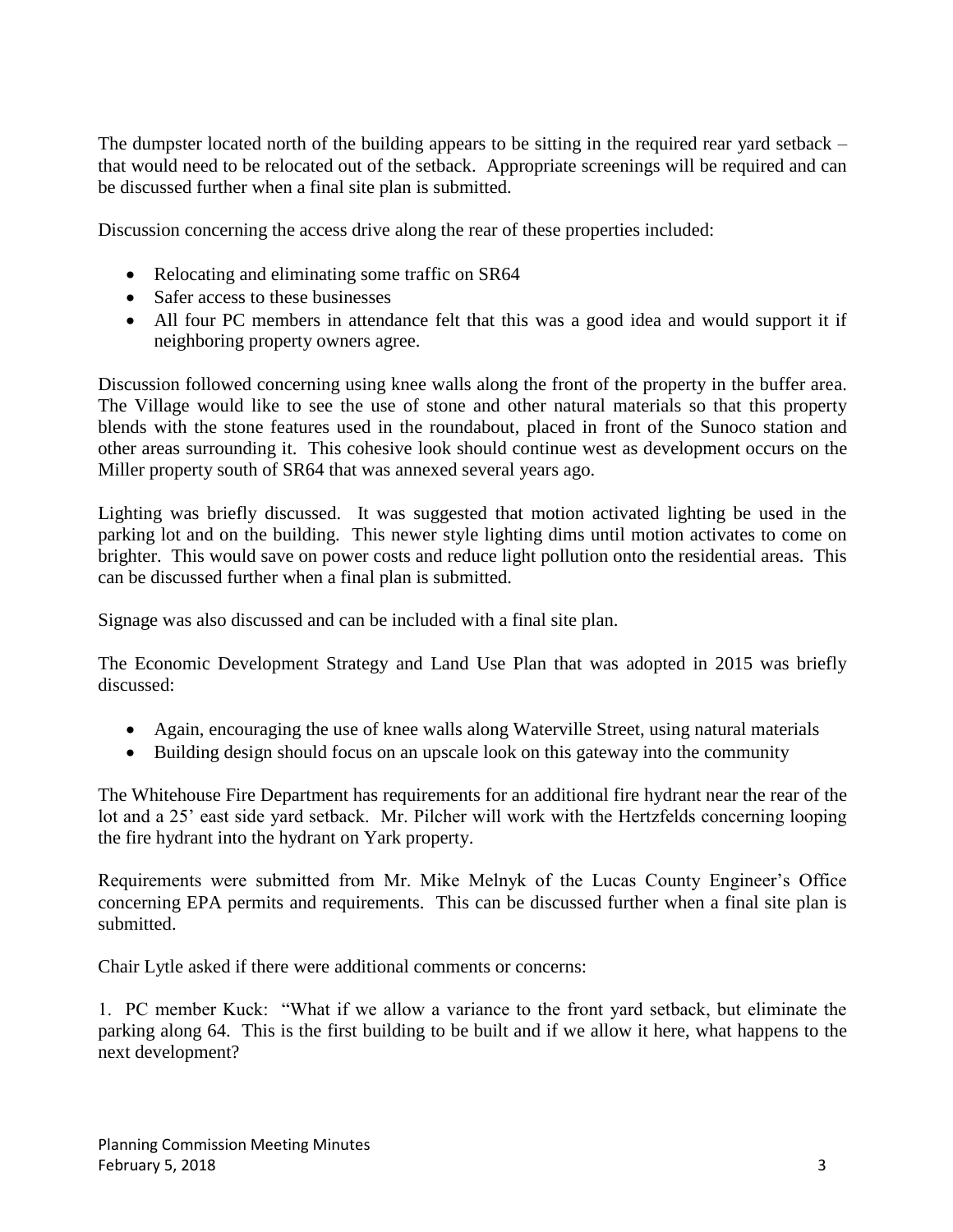2. Bob Keogh expressed concern that if we allow the access drive in the rear, it will eliminate some parking there too.

3. Zac Ries stated he is OK with granting a variance to allow the 25' buffer area and allowing the parking along Waterville Street since it will blend with the existing businesses on both sides of this lot.

4. Mr. Hertzfeld said they could eliminate the parking along the front, but what if in the future as tenants are secured, they realize they do not have enough parking. Could it be looked at again and possibly allowed?

5. PC member Prueter stated that he is concerned if they deviate from the code requirements now, what happens in the future as developments come before the PC.

6. Mr. Hertzfeld feels this situation is different because this lot is located between two existing businesses that have vehicles in the front. Probably not another lot like it in the Waterville Street Overlay District. He feels that if done properly, mounding, knee walls, and landscaping would hide the vehicles that are parked along the front. They would design it with safety in mind so that vehicles are able to pull out.

7. Chair Lytle stated that normally they have more detailed plans to look at, but understands this was a preliminary discussion. He thanked the Hertzfelds for coming in early and agreed that this was the best way to get some of the issues out in the open before spending money on final designs and drawings.

8. Administrator Jordan Daugherty stressed that the Village wants this business to succeed with an upscale look. He appreciates the fact that PC has the authority to be creative with their approval of this development.

Briefly discussed how wide the access drive would need to be. Mr. Pilcher stated it would depend on whether it is a private or public road. It could be 29' with curbs and gutters or 25' with swales. The Village would be happy to entertain all ideas if the neighboring property owners are agreeable to this idea. Mr. Daugherty confirmed that additional discussion could be had once other owners are on board.

Mr. Kuck stated he feels the PC needs to give the Hertzfelds more direction on how they should proceed. Are they being granted variances to allow a 25' buffer area instead of a 40' buffer? Is the parking along Waterville Street being eliminated? Mr. Hertzfeld asked if they were to incorporate knee walls, mounding, and shrubs along the front, could the parking stay.

Mr. Ries stated he would support the variance to allow a 25' buffer area since this lot sits between two other lots that have parking/driveways in the front. He feels that an access road in the back would be beneficial.